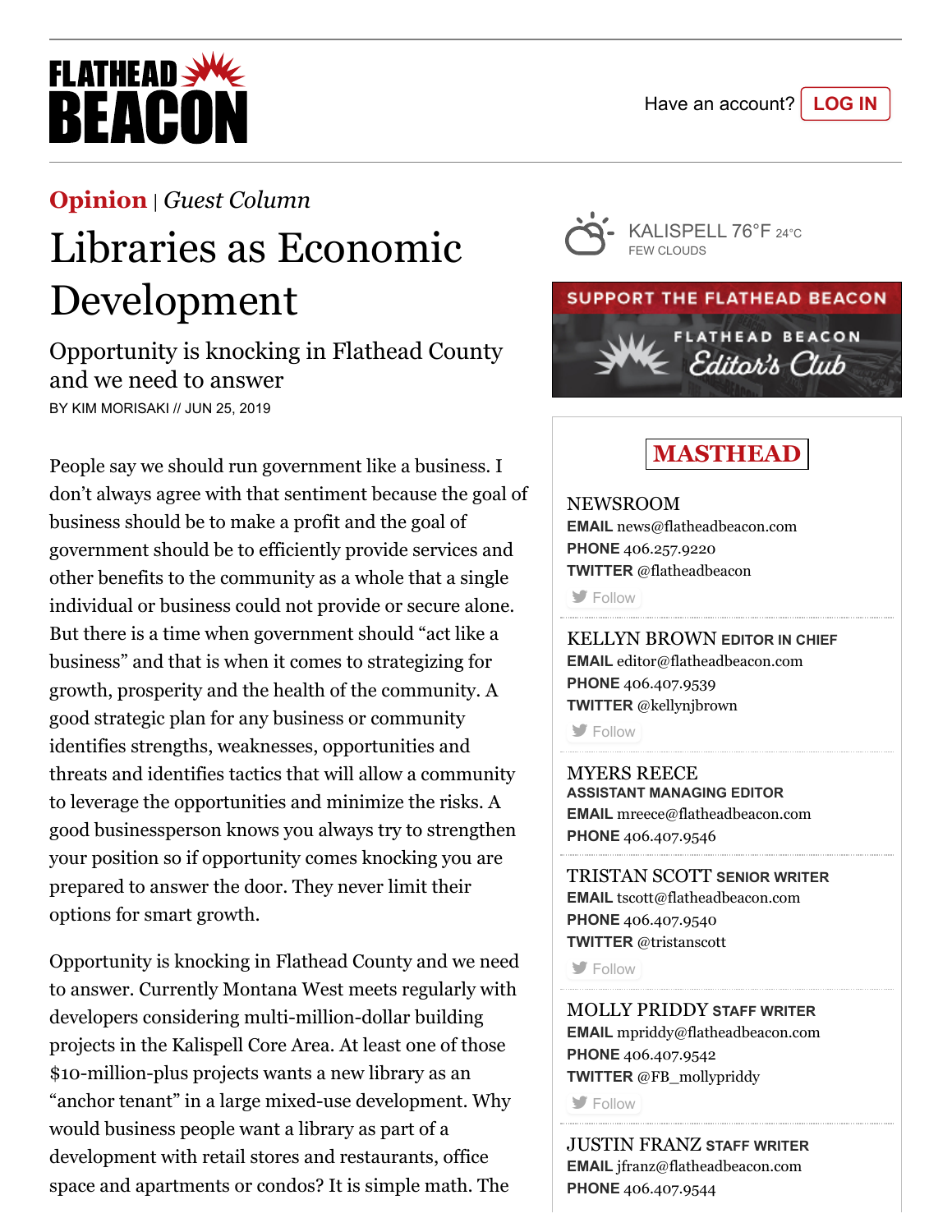library has 800 visitors per day. The modern programs paid for by the fundraising of the ImagineIF Library Foundation serve citizens from all walks-of-life. Libraries have kept up with the times and are not just depositories of dusty books, but provide all kinds of digital materials and skill-enhancing programs. All kinds of people visit the library for all kinds of reasons. Young mothers with children, teenagers, senior citizens, entrepreneurs starting businesses, directors of nonprofits, job-seekers using computers to create resumes. And these 800 people a day are the types of "traffic" that any store or coffee shop would want walking by their front door every day. ImagineIF Library is the definition of a perfect "anchor tenant."

A trail, a splash pad, a library, a community garden all items that attract both residents and visitors to the heart of a city and create a thriving ecosystem for commerce and an attractive location for developers to build more housing. That all sounds great, but how do you pay for a bigger library or a splash pad? Well, our local Rotary clubs are already fundraising for the splash pad! And Kalispell was designated an Opportunity Zone as part of the current administration's Tax Cuts and Jobs Act of 2017. This designation combined with the New Market Tax Credit program encourages investors to invest in new development in specific areas and in community facilities in return for lower taxes or a more favorable tax situation. Large investors and developers are motivated to invest in projects to create spaces that benefit the public at large.

> Flathead County should leverage these economic development tools and create

#### **TWITTER** @jfranz88

**[Follow](http://twitter.com/jfranz88)** 

ANDY VIANO **STAFF WRITER EMAIL** [andy@flatheadbeacon.com](mailto:andy@flatheadbeacon.com) **PHONE** [406.407.9543](tel:406.407.9543) **TWITTER** @andy\_viano

**[Follow](http://twitter.com/andy_viano)**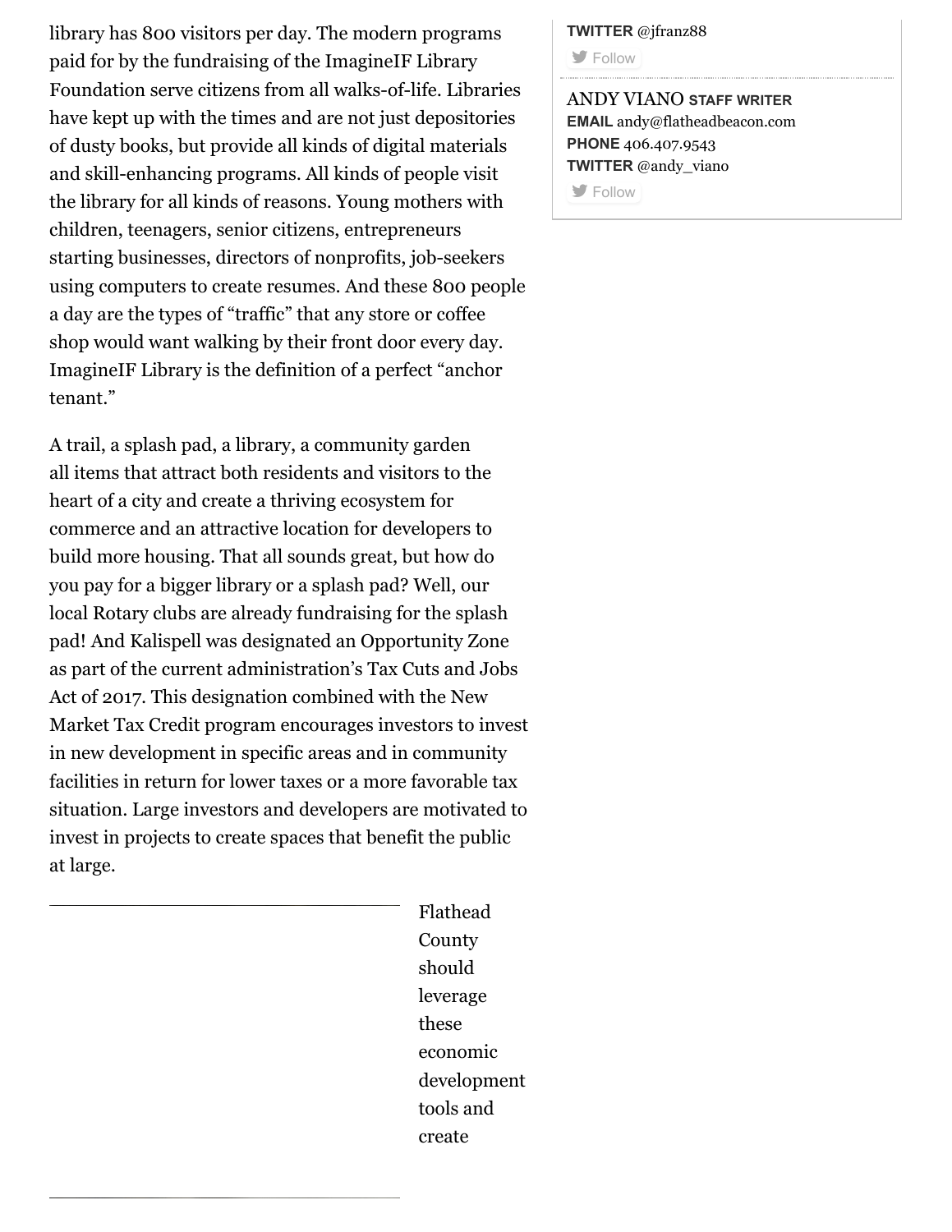public/private partnerships. The sudden removal of the Flathead County Library system from the county's capital improvement plan and the abrupt decision to never own any library facilities even if gifted to the county by the Library Foundation limits options to build on the strengths and opportunities we have. The timing couldn't be worse. These decisions also ignore the financial benefit of property taxes that will come to the county with every new building built along the new trail. The Montana Department of Revenue recommends that all developers budget 1-2 percent of any new building investment to be paid in property taxes annually. Two percent of a \$10 million project is \$200,000/year in new revenue that goes to the state, county and city every year. These sudden changes also fail to consider the thousands of new residents coming to the Flathead each year who will pay taxes and expect a certain level of services in return.

CHS and Northwest Drywall will move to the Glacier Rail Park this year. Their relocation allows the city of Kalispell to purchase the land and easements around the tracks in downtown, opening up more than 45 vacant acres. As the building of the trail becomes a reality in a matter of 12-24 months, Montana West is taking meetings with developers interested in building multi-million-dollar retail, commercial, residential and mixed-use projects on or near the trail. Kalispell has seen 6.6 percent population growth since 2016. Flathead County has seen 4.4 percent over the same period. Compare that to 2 percent in Montana and 1.2 percent for the entire U.S. and it isn't hard to understand why demand for housing, commercial space and even libraries is growing.

We must recognize that we are at the center of a transformative moment created by local efforts and good planning, national trends and federal tax policy. Both a vision and a strategic plan to leverage these forces for sustainable growth are needed more than ever. Now is not the time for any well-run business or government to take any options off of the table.